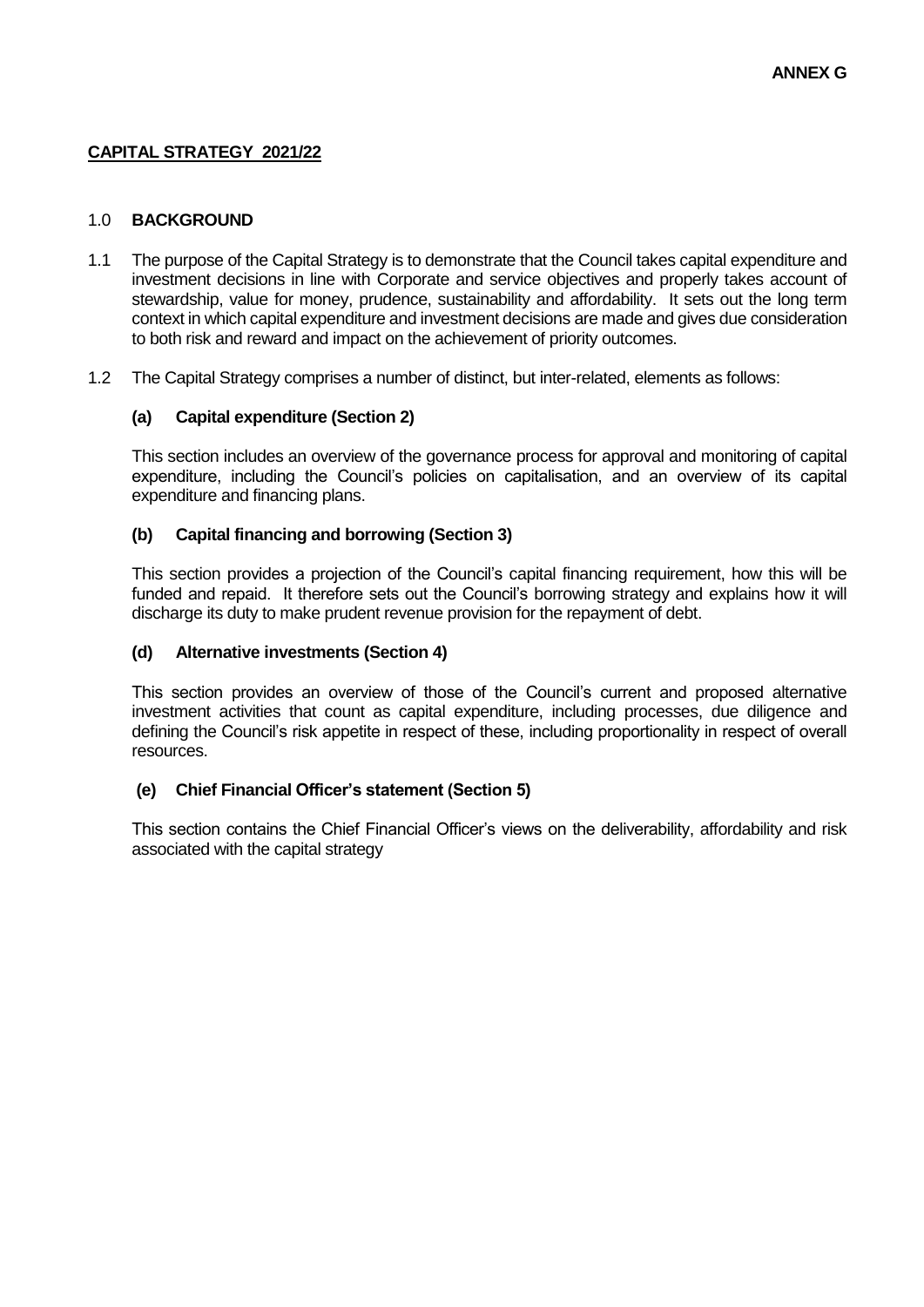## 2.0 **CAPITAL EXPENDITURE**

### **Capitalisation Policy**

- 2.1 Expenditure is classified as capital expenditure when it results in the acquisition or construction of an asset (e.g. land, buildings, roads and bridges, vehicles, plant and equipment etc.) that:
	- Will be held for use in the delivery of services, for rental to others, investment or for administrative purposes; and
	- Are of continuing benefit to the Council for a period extending beyond one financial year.

Subsequent expenditure on existing assets is also classified as capital expenditure if these two criteria are met.

- 2.2 There may be instances where expenditure does not meet this definition but would be treated as capital expenditure, including:
	- Where the Council has no direct future control or benefit from the resulting assets, but would treat the expenditure as capital if it did control or benefit from the resulting assets; and
	- Where statutory regulations require the Council to capitalise expenditure that would not otherwise have expenditure implications according to accounting rules
- 2.3 The Council operates de-minimis limits for capital expenditure. This means that items below these limits are charged to revenue rather than capital. The limits are currently as follows:
	- **General Limit:** £10,000

### **Governance**

- 2.4 Policy & Resources Committee shall, during each financial year and after consultation with the relevant Overview and Scrutiny Committee(s), approve a capital expenditure programme for the next following and subsequent 2 financial years. Such programmes shall be in a form and in accordance with deadlines approved by the Chief Finance Officer and in accordance with the Council's Financial Strategy. Capital expenditure plans shall be prepared in conjunction with the Chief Finance Officer for submission to The Policy & Resources Committee and then Council for approval.
- 2.5 The Council's Financial and Contract Procedure Rules provide a framework for the appropriate authorisations for individual schemes to proceed and facilitate the overall management of the Capital Plan within defined resource parameters.

### **Capital Expenditure and Funding Plans**

- 2.6 Capital expenditure plans are set out within the Treasury Management Strategy (6.2.2)**.**
- 2.7 When expenditure is classified as capital expenditure for capital financing purposes, this means that the Council is able to finance that expenditure from any of the following sources: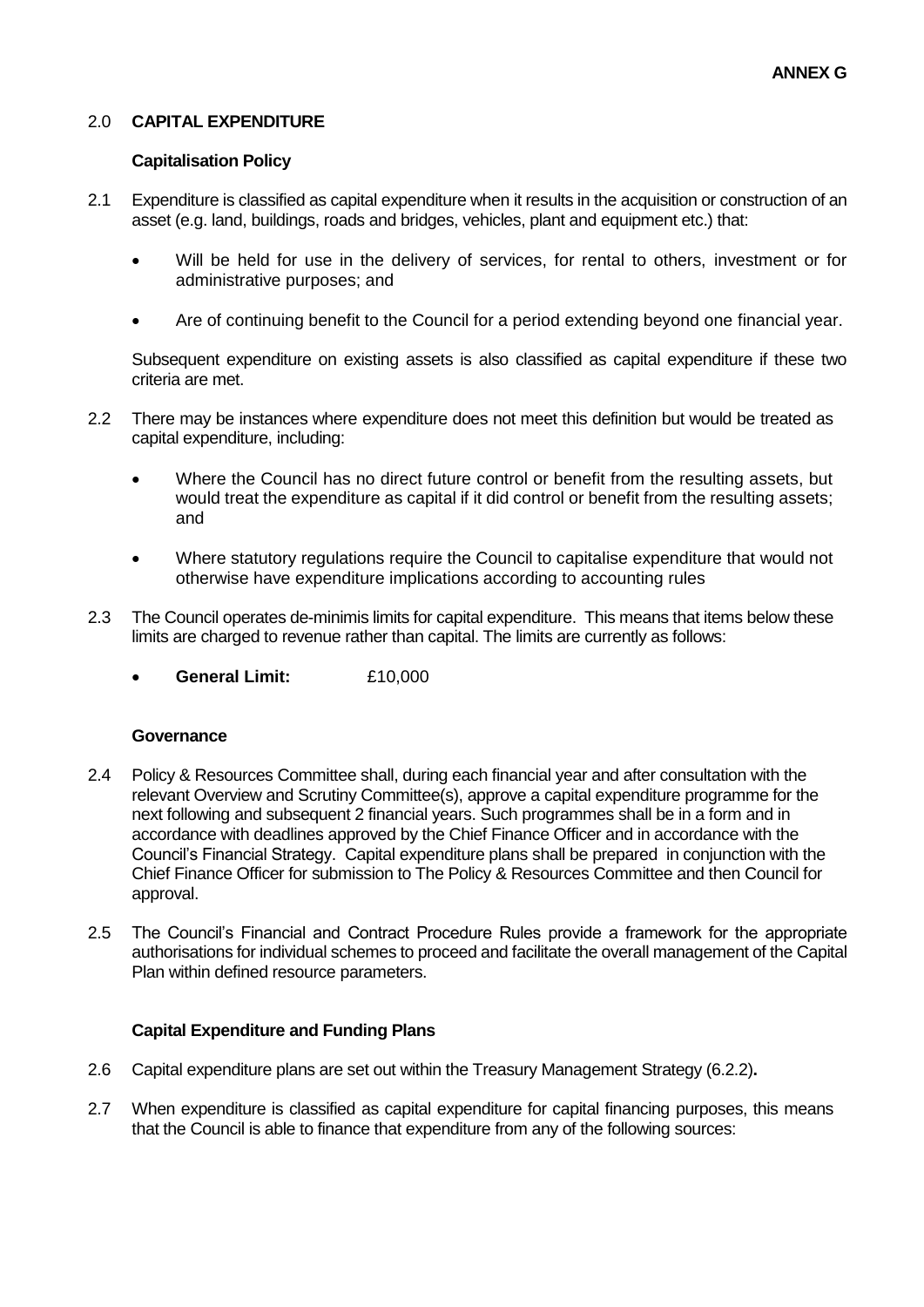- (a) **Capital grants and contributions**  amounts awarded to the Council in return for past or future compliance with certain stipulations.
- (b) **Capital receipts**  amounts generated from the sale of assets and from the repayment of capital loans, grants or other financial assistance.
- (c) **Revenue contributions**  amounts set aside from the revenue budget in the Reserve for Future Capital Funding.
- (d) **Borrowing**  amounts that the Council does not need to fund immediately from cash resources, but instead charges to the revenue budget over a number of years into the future.
- 2.8 The implications of financing capital expenditure from 'borrowing' are explained in section 3 below.

## 3.0 **CAPITAL FINANCING REQUIREMENT AND BORROWING**

### **Context**

- 3.1 The Council is required to comply with the CIPFA Prudential Code for Capital Finance in Local Authorities (referred to as the 'Prudential Code') when assessing the affordability, prudence and sustainability of its capital investment plans.
- 3.2 Fundamental to the prudential framework is a requirement to set a series of prudential indicators. These indicators are intended to collectively build a picture that demonstrates the impact over time of the Council's capital expenditure plans upon the revenue budget and upon borrowing and investment levels, and explain the overall controls that will ensure that the activity remains affordable, prudent and sustainable.
- 3.3 A summary of the actual prudential indicators for 2020/21, and the estimates for 2021/23 through to 2023/24 are provided in the Treasury Management Strategy document..

## **Capital Financing Requirement**

- 3.4 When capital expenditure is funded from borrowing, this does not result in expenditure being funded immediately from cash resources, but is instead charged to the revenue budget over a number of years. It does this in accordance with its policy for the repayment of debt, which is set out in the Minimum Revenue Policy Statement, within the Treasury Strategy (6.3).
- 3.5 The forward projections of the CFR reflect:
	- Capital Expenditure plans that are expected to be funded from finance leases, which includes Streetscene vehicle replacements and Ryecare system renewal
	- Revenue budget provision being made for the repayment of debt, which results in a reduction to the CFR).
- 3.6 The actual CFR for 2020/21 and forward projections for the current and forthcoming years are as follows: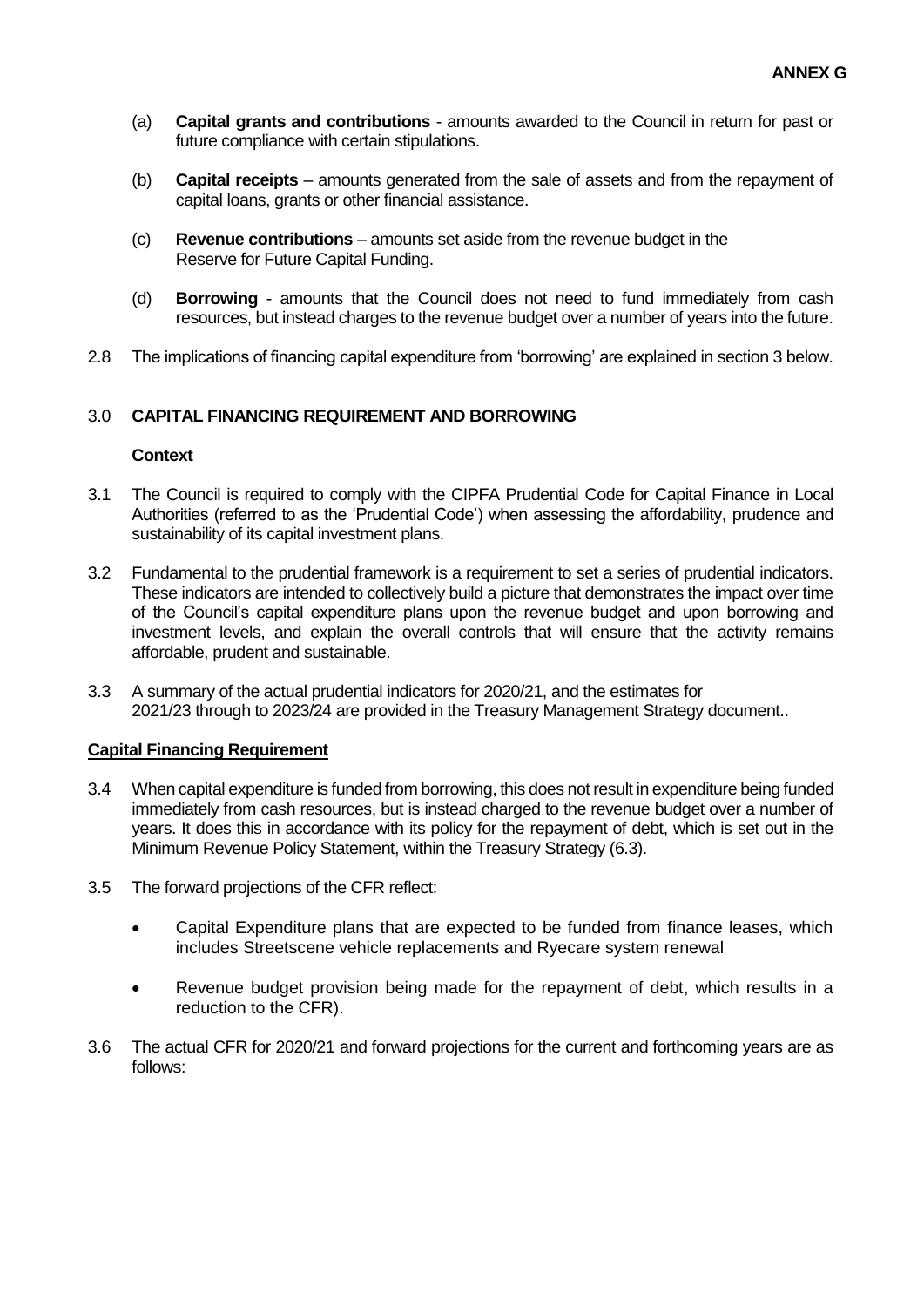|                                                       | 2019/20<br>Act.<br>£000 | 2020/21<br>Est.<br>£000 | 2021/22<br>Est.<br>£000 | 2022/23<br>Est.<br>£000 | 2023/24<br>Est.<br>£000 |  |
|-------------------------------------------------------|-------------------------|-------------------------|-------------------------|-------------------------|-------------------------|--|
| <b>CFR General Fund</b>                               | 1,589                   | 1,553                   | 1,518                   | 1,483                   | 1,447                   |  |
| <b>CFR GF Leases</b>                                  | 113                     | 425                     | 1.401                   | 1,169                   | 899                     |  |
| <b>CFR Commercial / Non-</b><br>financial investments | 0                       | 0                       | 0                       | 0                       |                         |  |
| <b>Total CFR</b>                                      | 1,702                   | 1,979                   | 2,919                   | 2,652                   | 2,346                   |  |
| <b>Movement in CFR</b>                                | $-162$                  | 277                     | 940                     | $-267$                  | $-305$                  |  |
| Movement in CFR represented by:-                      |                         |                         |                         |                         |                         |  |
| Net Financing need for the<br>year                    | 0                       | 400                     | 1,203                   | $\Omega$                | O                       |  |
| Less MRP & Other<br>Financing movements               | $-162$                  | $-123$                  | $-263$                  | $-267$                  | $-305$                  |  |
| <b>Movement in CFR</b>                                | $-162$                  | 277                     | 940                     | $-267$                  | $-305$                  |  |

3.7 The forecast decrease in the CFR shows that there are borrowing requirements to fund capital expenditure to be financed through Finance Leases, and therefore the increase in 20/21 and 21/22 reflects the timing on the capital spend, then gradual reduction from 22/23 reflects the annual minimum revenue provisions towards the repayment of debt.

## **External borrowing limits**

- 3.9 The Council is only permitted to borrow externally (including via credit arrangements) up to the level implied by its Capital Financing Requirement (CFR). To ensure that external borrowing does not exceed the CFR, other than in the short term, limits are established for external debt, as follows:
	- **Authorised limit**  this defines the maximum amount of external debt permitted by the Council, and represents the statutory limit determined under section 3 (1) of the Local Government Act 2003.
	- **Operational boundary** this is an estimate of the probable level of the Council's external debt, and provides the means by which external debt is managed to ensure that the 'authorised limit' is not breached.
- 3.10 The proposed limits, which are set out in the Treasury Strategy, make separate provision for external borrowing and other long-term liabilities, and are based upon an estimate of the most likely but not worst case scenarios. They allow sufficient headroom for fluctuations in the level of cash balances and in the level of the CFR.
- 3.11 Alternative investment activities included in the plan are to be classed as capital expenditure. An Alternative Investments Strategy has not yet been developed and, in the event that major initiatives are proposed, it may be necessary to review the current borrowing limits.

## 3.12 The agreed **Operational Boundary** and **Authorised Limits** for external debt are as follows: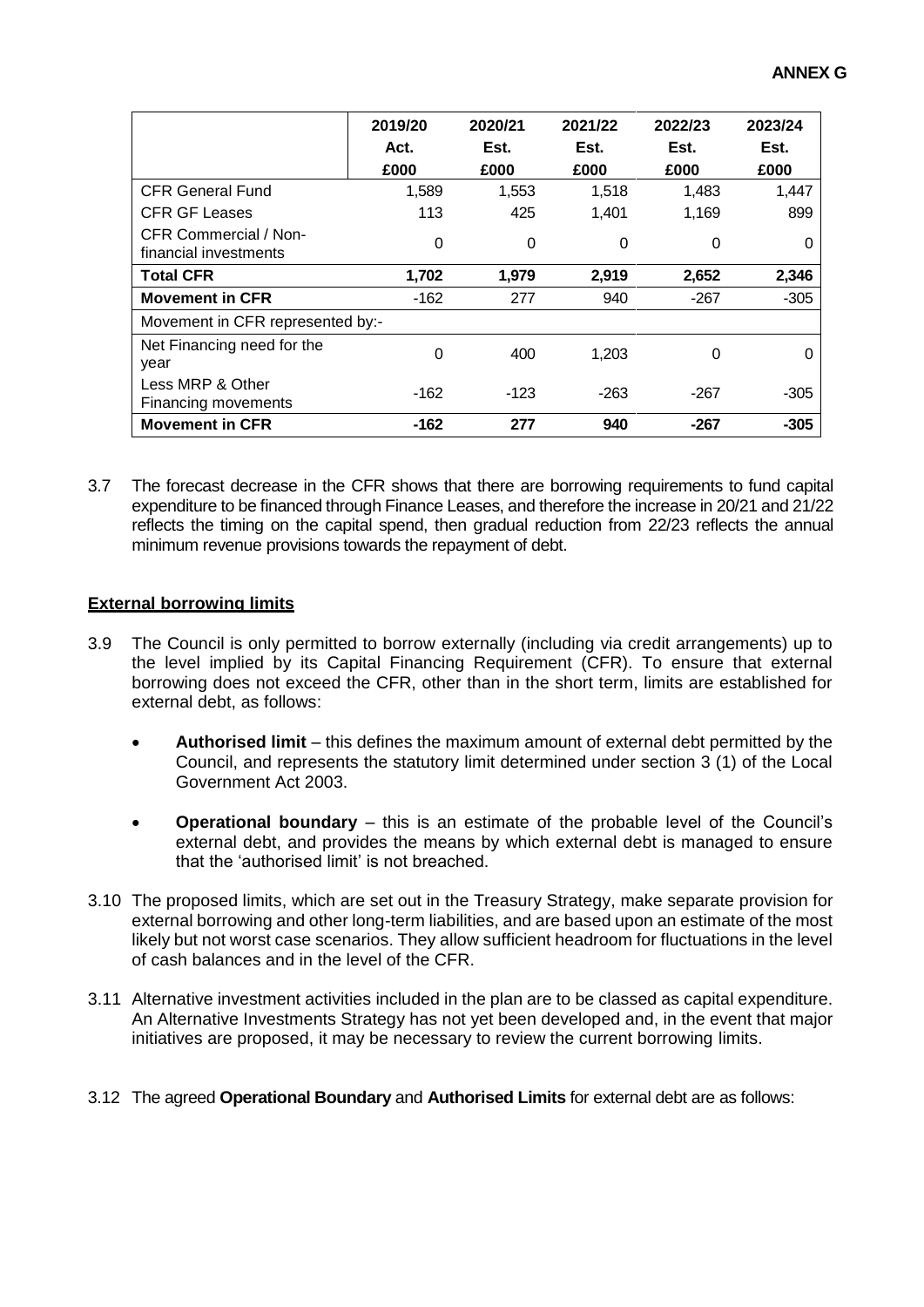| <b>Authorised Limit</b> | 2020/21<br><b>Estimate</b><br>£'000 | 2021/22<br><b>Estimate</b><br>£'000 | 2022/23<br><b>Estimate</b><br>£'000 | 2023/24<br><b>Estimate</b><br>£'000 |
|-------------------------|-------------------------------------|-------------------------------------|-------------------------------------|-------------------------------------|
| Debt                    | 10,000                              | 10,000                              | 10,000                              | 10,000                              |
| Other long term         |                                     |                                     |                                     |                                     |
| liabilities             | 1,000                               | 2,500                               | 2,500                               | 2,500                               |
| Total                   | 11,000                              | 12,500                              | 12,500                              | 12,500                              |

| <b>Operational Boundary</b> | 2020/21<br><b>Estimate</b><br>£'000 | 2021/22<br><b>Estimate</b><br>£'000 | 2022/23<br><b>Estimate</b><br>£'000 | 2023/24<br><b>Estimate</b><br>£'000 |
|-----------------------------|-------------------------------------|-------------------------------------|-------------------------------------|-------------------------------------|
| Debt                        | 5.000                               | 5.000                               | 5.000                               | 5,000                               |
| Other long term liabilities | 600                                 | 2,000                               | 2.000                               | 2,000                               |
| Total                       | 5,600                               | 7,000                               | 7,000                               | 7,000                               |

#### **Borrowing strategy**

- 3.13 The Councils Borrowing Strategy is set out in the Treasury Strategy document (6.4).
- 3.14 The Council's capital borrowing is slightly lower than the underlying need to borrow, and the Council is expected to be in an under-borrowed position from 2020/21 onwards. This has been a prudent strategy as investment returns are low and counterparty risk is relatively high – this approach will be carefully monitored during 2021/22
- 3.15 The use of internal borrowing has been an effective strategy in recent years as:
	- Rising cash balances as a result of MRP set aside mean available cash for the medium to longer term;
	- It has enabled the Council to avoid significant external borrowing costs; and
	- It has mitigated significantly the risks associated with investing cash in what has often been a volatile and challenging market.
- 3.16 Further long term external borrowing may be undertaken, in excess of the current forecasts, in the event that it is not possible or desirable to sustain the anticipated internal borrowing position.
- 3.17 The external borrowing requirement will be kept under review and long term external loans will be secured within the parameters established by the **authorised limit** and **operational boundary** for external debt, as set out above.
- 3.18 Opportunities to generate savings by refinancing or prematurely repaying existing long term debt will also be kept under review. Potential savings will be considered in the light of the current treasury position and the costs associated with such actions.

#### **Minimum Revenue Provision**

3.19 The Council sets cash resources aside from the Revenue Budget each year to repay the borrowing. This practice is referred to as the minimum revenue provision (MRP) for the repayment of debt.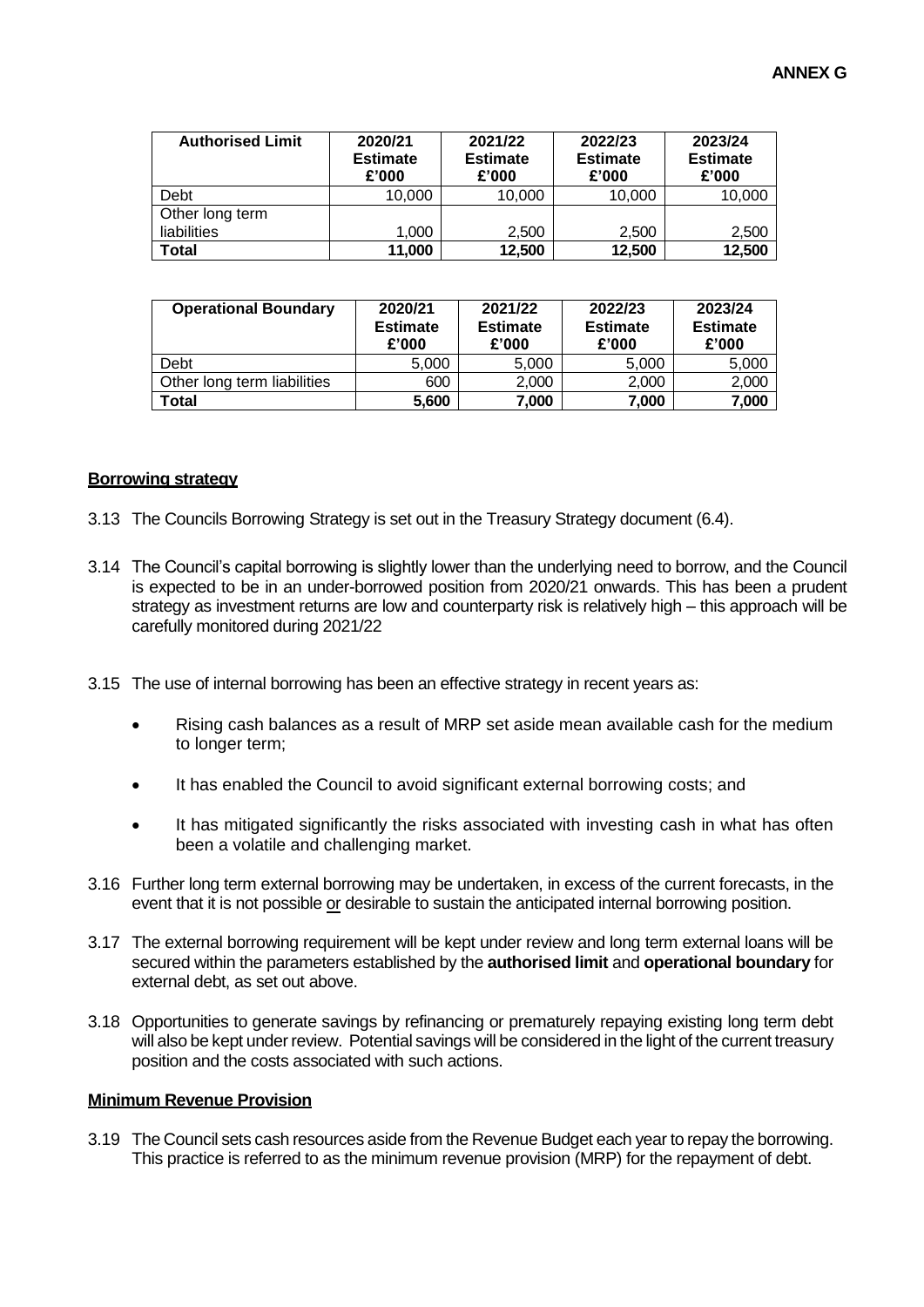- 3.20 The Capital Financing Requirement (CFR) provides a measure of the amount of capital expenditure which has been financed from borrowing that the Council yet to fund from cash resources.
- 3.21 Statutory guidance requires MRP to be provided annually on a prudent basis. In accordance with the requirement to make a prudent 'revenue provision for the repayment of debt', the Council ensures that debt is repaid over a period that is commensurate with the period over which the capital expenditure provides benefit. This is achieved by applying the methodology set out within the Policy. The revenue budget provision for MRP charges in 2021/22 has been compiled on a basis consistent with this policy

## **4.0. Alternative Investments**

## **Introduction**

- 4.1 The prolonged low interest rate environment has resulted in reduced returns on treasury management investments. Moreover, the introduction of the general power of competence has given local authorities far more flexibility in the types of activity they can engage in. These changes in the economic and regulatory landscape, combined with significant financial challenges, have led many authorities to consider different and more innovative types of investment.
- 4.2 CIPFA recently issued an update to its Treasury Management in the Public Services: Code of Practice and Cross Sectoral Guidance Notes (the Treasury Management Code). One of the main changes introduced by the new Code is to require authorities to incorporate all of the financial and non-financial assets held for financial return in authorities' annual capital strategies.
- 4.3 Separately, the Department for Communities and Local Government consulted on changes to its statutory Guidance on Local Authority Investments. As a result, updated Statutory investment guidance and MRP guidance was issued in 2018. The guidance reinforced the need for commercial investment activity to be financially sustainable, proportionate to overall resources and the Council should have access to the appropriate level of expertise to make informed decisions.
- 4.4 In addition, Her Majesty's Treasury introduced revised lending terms for borrowing from the PWLB on 25 November 2020. Under the revised lending terms, the government has now ended access to the PWLB for Local Authorities that wish to buy commercial assets primarily for yield, as assessed by the statutory section 151 officer. Local Authorities remain free to buy commercial assets primarily for yield, but are not be able to take out new loans from the PWLB in year where they have any plans to buy commercial assets at any point over the following 3 year period (any loans taken out under the old system are not be affected by this change). As a result, of the revised lending terms the government has now cut PWLB lending rates.
- 4.6 The 2021 Capital Expenditure Programme does not include any plans to purchase commercial assets primarily for yield.

### 4.5 **This section of the Capital Strategy will need to be updated if the Council's own agenda for commercial investments evolves.**

4.6 It is worth highlighting that all commercial investment activities are subject to approval in accordance with the Council's governance framework for decision making.

### **Alternative Investment Objectives**

- 4.7 The primary objectives of the commercial investment activities:
	- Security to protect the capital sums invested from loss; and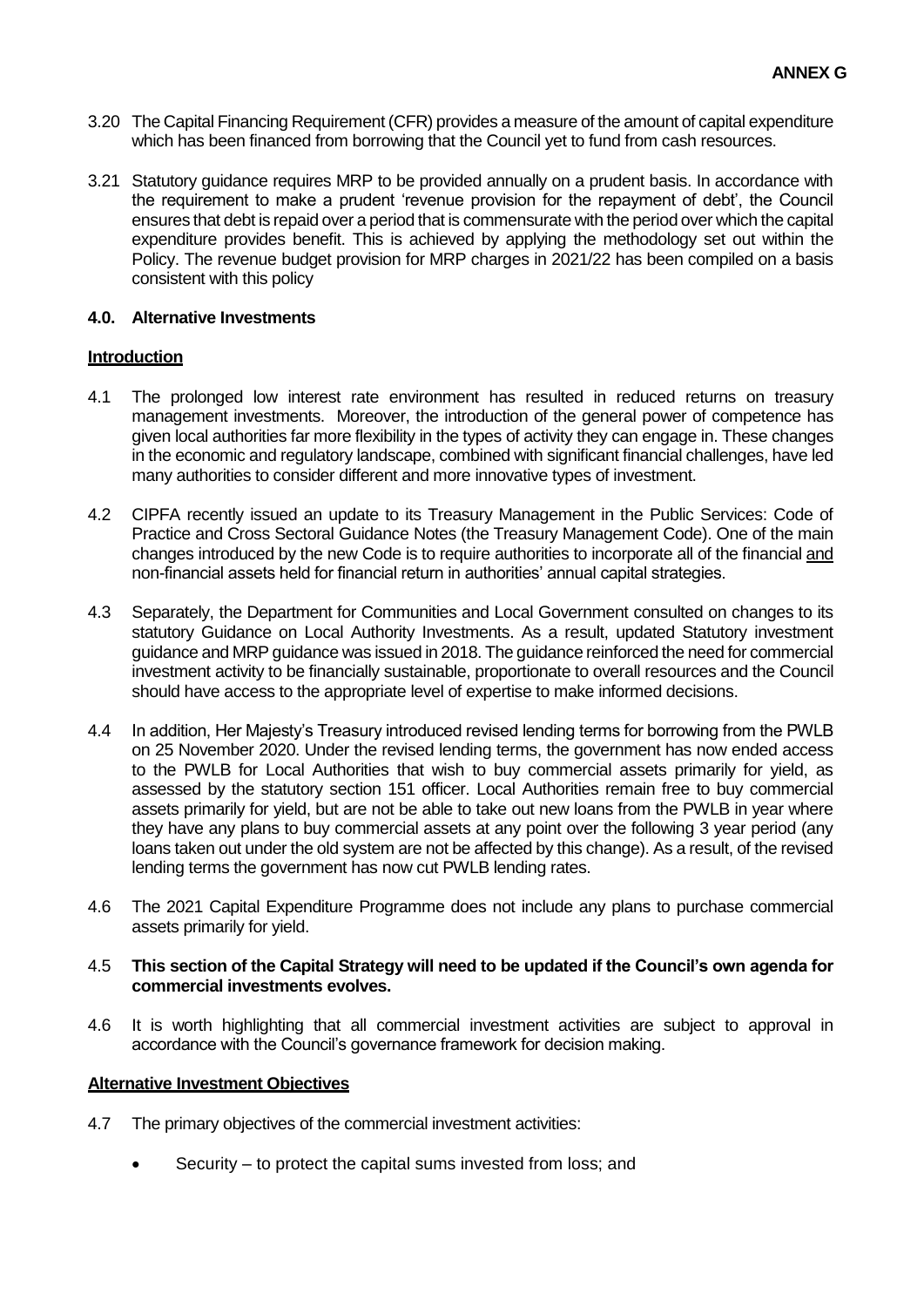- Liquidity ensuring the funds invested are available for expenditure when needed.
- 4.8 The generation of **yield** is distinct from these prudential objectives. However, once proper levels of security and liquidity are determined, it is then reasonable to consider what yield can be obtained consistent with these priorities.
- 4.9 Non-core activities and investments would primarily be undertaken by the Council in order to generate income to support the delivery of a balanced budget. Such investments would only be entered following a full assessment of the risks and having secured expert external advice (i.e. where it is relevant to do so)
- 4.10 To ensure that alternative investment plans are financially sustainable, the Council would need to carefully consider the internal funds available for investment and proportionate risk.

### **Investment Properties**

- 4.11 Land and buildings may be aquired for investment purposes rather than for the supply of goods or services or for administrative purposes. Such assets will be classified as Investment Properties. The council already holds a number of properties in this class, and may wish to consider increasing its property portfolio.
- 4.12 Investment properties are measured at their fair value annually (which will ensure the valuation reflects the market conditions at the end of each reporting period). The fair value measurement will enable the Council to assess whether the underlying assets provide security for capital investment. Where the fair value of the underlying assets is no longer sufficient to provide security against loss, mitigating actions will be considered, to ensure that appropriate action is taken to protect the capital sum invested.

### **Loans to Third Parties**

- 4.13 Loans to third parties could be considered, as part of a wider strategy for local economic growth for example. However they may not all be seen as prudent if adopting a narrow definition of prioritising security and liquidity.
- 4.14 Such loans should only be considered when all of the following criteria are satisfied:
	- The loan is given towards expenditure which would, if incurred by the Council, be capital expenditure;
	- The purpose for which the loan is given is consistent with the Council's corporate / strategic objectives and priorities;
	- Due diligence is carried out that confirms the Council's legal powers to make the loan, and that assesses the risk of loss over the loan term;
	- A formal loan agreement is put in place which stipulates the loan period repayment terms and loan rate (which will be set at a level that seeks to mitigate any perceived risks of a loss being charged to the General Fund, and takes appropriate account of state aid rules) and any other terms that will protect the Council from loss;
	- Prior to any loan being granted, the Council's own cashflow requirements are reviewed to ensure that appropriate levels of liquidity will be maintained.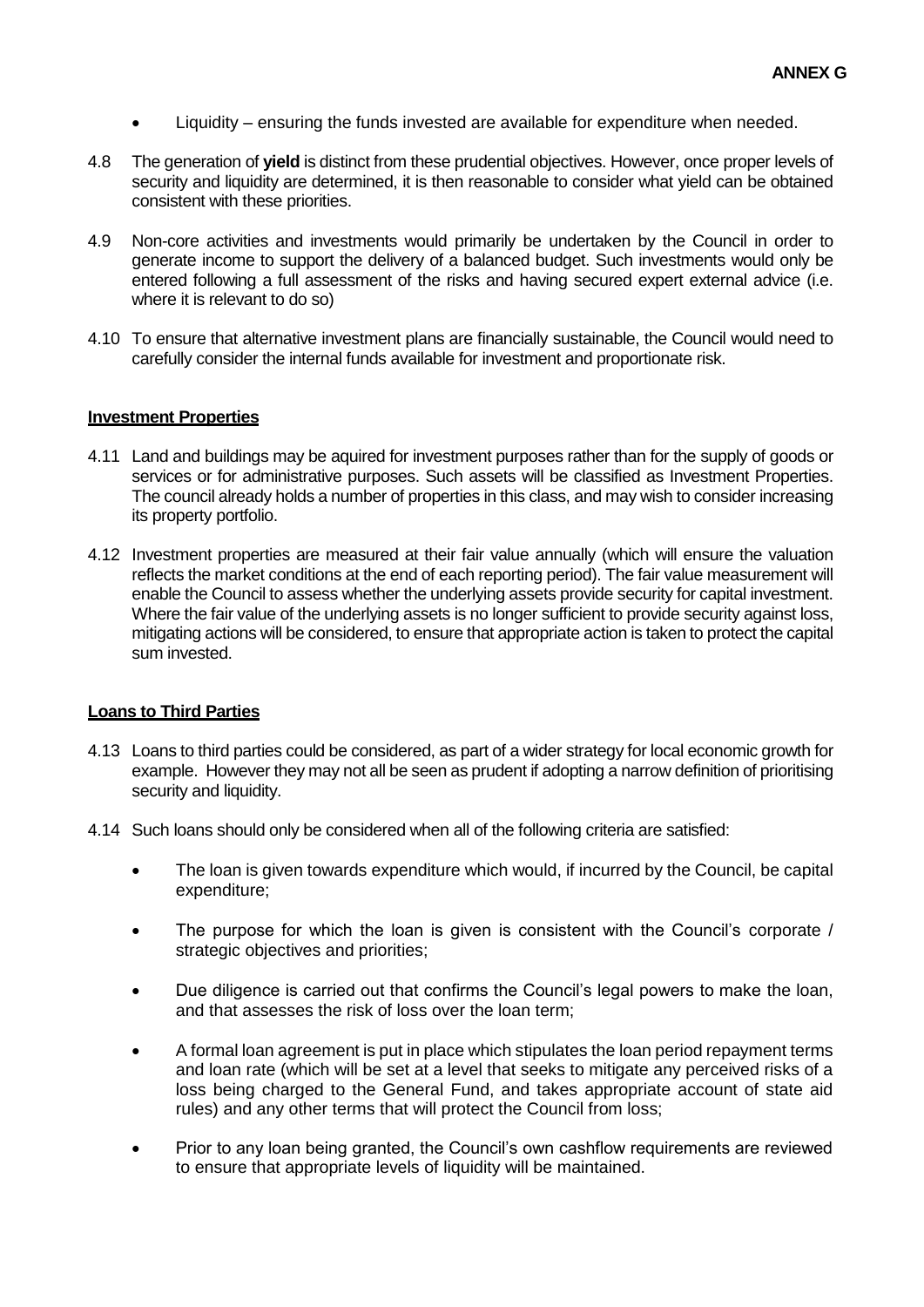## **Other Alternative Investment Opportunities**

4.15 There are a number of other potential opportunities the Council may want to consider, such as investment in property funds and other institutions such as Credit Unions. As stated above, this would need to be considered in the wider context of the Council's corporate priorities and appropriate due diligence and approvals sought. Such an investment should be considered as a capital expenditure decision, and therefore would form part of the Capital Programme Budget should an 'investment' be supported.

## **5.0 SECTION 151 OFFICER STATEMENT**

## **Background**

- **5.1** The Prudential Code for Capital Finance in Local Authorities (the Prudential Code) plays a key role in capital finance in local authorities. Local authorities determine their own programmes for investment that are central to the delivery of quality public services. The Prudential Code was developed by CIPFA as a professional code of practice to support local authorities in taking their decisions. Local authorities are required by regulation to have regard to the Prudential Code when carrying out their duties under Part 1 of the Local Government Act 2003.
- **5.2** In financing capital expenditure, local authorities are governed by legislative frameworks, including the requirement to have regard to CIPFA's Treasury Management in the Public Services: Code of Practice and Cross-Sectoral Guidance Notes.
- **5.3** In order to demonstrate that capital expenditure and investment decisions are taken in line with service objectives and properly take account of stewardship, value for money, prudence, sustainability and affordability, the Prudential Code requires authorities to have in place a Capital Strategy that sets out the long term context in which capital expenditure and investment decisions are made, and gives due consideration to both risk and reward and impact on the achievement of priority outcomes.
- **5.4** The Prudential Code requires the Chief Financial Officer to report explicitly on the affordability and risk associated with the Capital Strategy. The following are specific responsibilities of the Section 151 Officer:
	- recommending clauses, treasury management policy/practices for approval, reviewing regularly, and monitoring compliance;
	- submitting quarterly treasury management reports:
	- submitting quarterly capital budget update reports;
	- reviewing the performance of the treasury management function;
	- ensuring the adequacy of treasury management resources and skills, and the effective division of responsibilities within the treasury management function;
	- ensuring the adequacy of internal audit, and liaising with external audit;
	- recommending the appointment of external service providers.